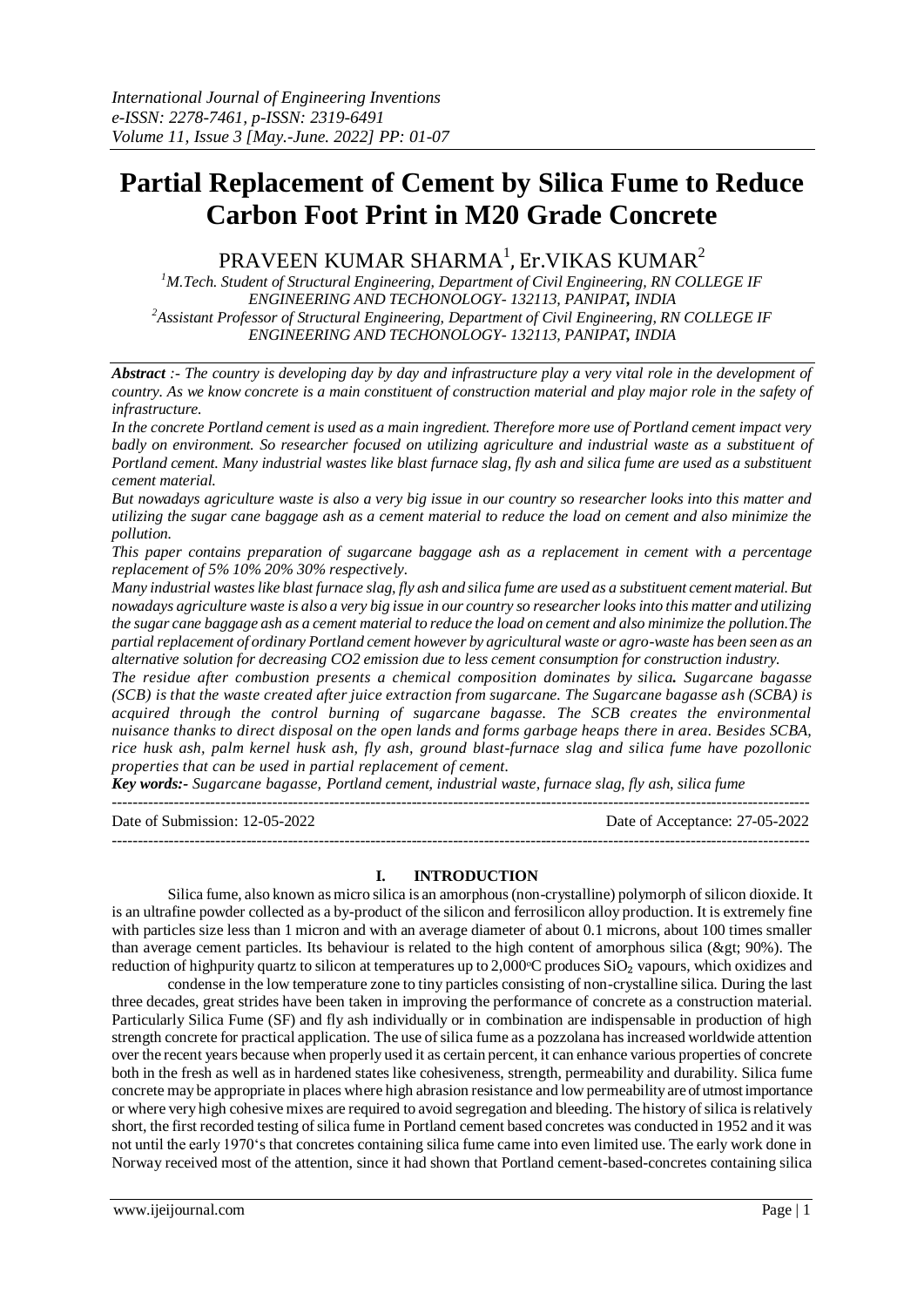fumes had very high strengths and low porosities. Since then the research and development of silica fume made it one of the world's most valuable and versatile admixtures forconcrete and cementious products.

# **1.2 OBJECTIVE OF THE STUDY**

The objectives of the present study are as follows:

 $\Box$  To find the effect of partial replacement of Silica fume on the strength characteristics of concrete.

 $\Box$  Four percentage levels of replacement i.e. 5, 10, 15 and 20 percent are considered for partially replacing cement with silica fume. M20 concrete grade is initially designed without replacement and subsequently cement is partially replaced with silica fume and fly ash.

 $\Box$  To study the cost benefit analysis.

 $\Box$  To determine the carbon foot print of the concrete.

#### **II. LITERATURE REVIEW**

#### **1. M. VijayaSekhar Reddy, I.V Ramana Reddy,**

Studied the behavior of High Performance Concrete (HPC) which is being the most used type of concrete in the construction industry. They replaced cement with supplementary cementing materials like fly ash, silica fume, and metakaolin.

They concluded that there was a considerable increase in service life of the concrete structure and reduction in heat of hydration by using supplementary cementing materials in concrete. They observed the maximum and minimum percentage of reduction in strength of concrete when concrete was replaced with fly ash were 12.64% and 1.92%. **2. P. SrinivasRao .** 

Studied the durability characteristics of metakaolin blended concrete by adopting M20 Grade of concrete. An attempt was made with  $H_2$ so<sub>4</sub> and HCL. Steel fibres with 60 as aspect ratio at 0%,0.5%,1.0% and 1.5% of volume of concrete are used.

They concluded that the percentage weight loss was reduced and compressive strength was increased in the case of fibre reinforced concrete and concrete containing 10% metakaolin replaced by weight of cement when compared to concrete and the percentage weight loss was less when immersed in HCL and  $H<sub>2</sub>$ so<sub>4.</sub>

#### **3. P. Murthi and V.siva Kumar**

Studied the resistance of acid attack of ternary blended concrete by immersing the cubes for 32

Weeks in sulphuric acid and hydrochloric acid solutions. Binary blended concrete was developed using 20% class F fly ash and ternary blended concrete was developed using 20% fly ash and 8% silica fume by weight of cement.

They concluded that the ternary blended concrete was performing better that the ordinary plain concrete. They observed that the mass loss for 28 and 90 days of M20 PCC specimens were 19.6% and 16.1% respectively. They also observed that the time taken for reduction of 10% mass loss when immersed in 5%  $H<sub>2</sub>SO<sub>4</sub>$  and 5% HCL solutions was 32 weeks.

#### **4. A.K Al- Tamimi and M.sonebi**

Studied the properties of self- compacting concrete when immersed in acidic solutions. Workability was obtained using slump cone test, L- box and orimet for SCC mix. Cylindrical specimen of diameter 45mm and length 90mm were casted and cured for 28 days in water after they were immersed in 1% HCL and 1%  $H<sub>2</sub>SO<sub>4</sub>$  solutions by maintaining a ph of 5 regurarly.

They concluded that self- compacting concrete was performing better than control concrete when exposed to 1% sulphuric acid and hydrochloric acid.

They observed that the time taken for 10% mass loss for SCC was 18 weeks and for CC was 6 weeks.

#### **5. Madhusudhan Reddy**

Studied the effect of HCL on blended cement and silica fume blended cement and their concretes. Concrete cubes were casted using deionised water with a series pf dosages implanted into water and using only deionized water for comparison. These cubes were tested for determining chloride ion permeability and compressive strength.

They concluded that compressive strength reduction of sugarcane ash blended concrete and silica fume blended concrete was 2 to 19% at 28 days and 90 days.

#### **6. UroojMasood**

Studied the behavior of mixed fibre reinforced concrete exposed to acids. A mixture 75% glass and 25% steel fibres were used in mixed fibre reinforced concrete and cubes were casted and cured for 30, 60, 90, 120 and 180 days in acids and sodium sulphate. Test specimen were tested for weight loss and denseness of concrete of exposed and unexposed specimen at all the ages and compressive strength at 180 days.

They concluded that resistance towards the sulphuric acid attack was maximum when 100% steel fibreswas used when compared to other fibres and without any fibres. Mixed fibre reinforced specimen and 100% steel fibre reinforced specimens exhibited more resistance towards the attack of sulphuric acid.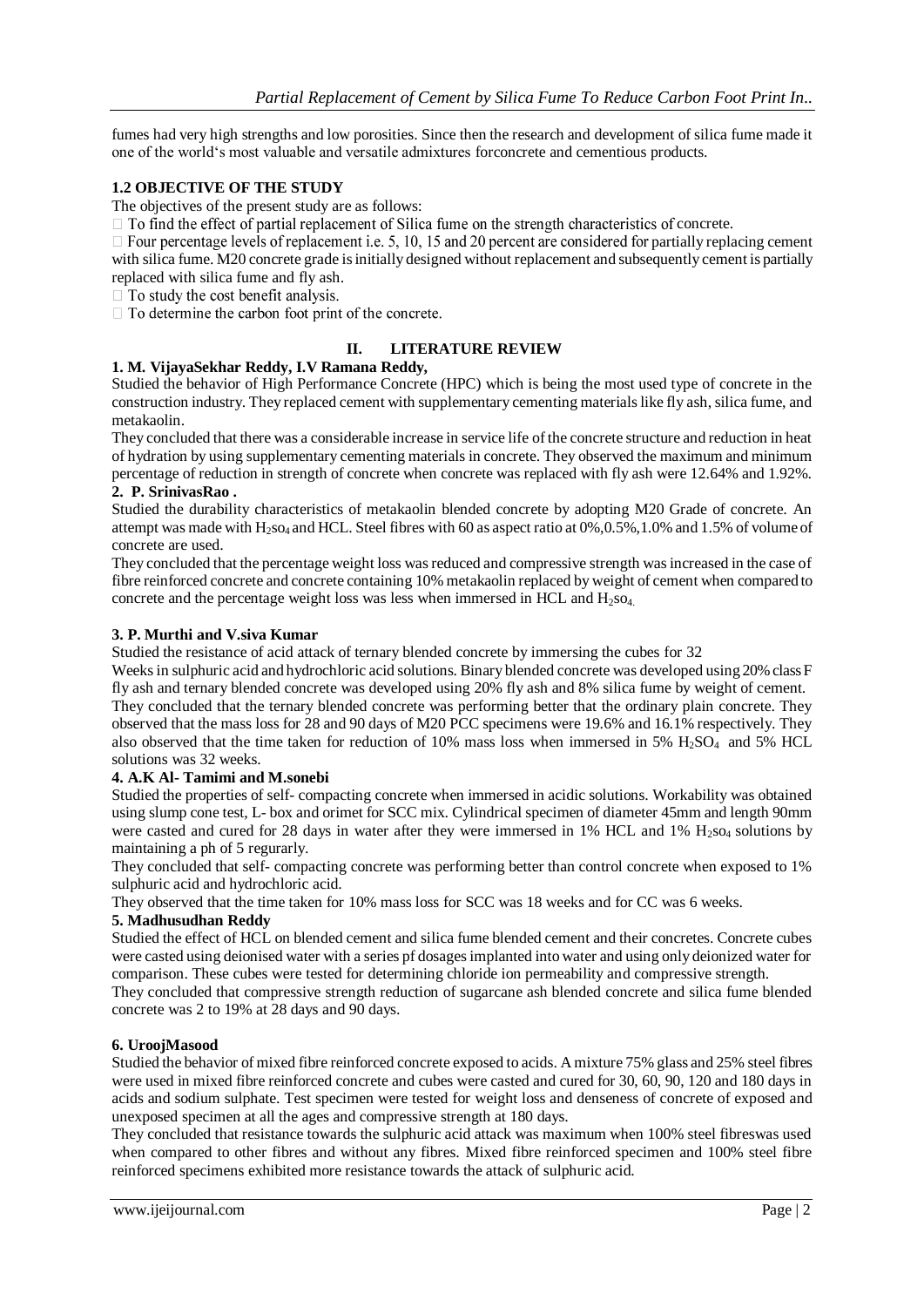# **7. G. Siva Kumar**

Studied on preparation of Bio-cement using sugarcane baggasse ash and its Hydration behavior.In this study they had used as partial replacement in ordinary Portland cement (OPC) by 10% weight. Compressive strength of the sample was carried out and reported that the cementious material in sugar cane bagasse ash is responsible for early hydration. The pozzolonic activity of bagasse ash results in formation of more amount of C-S-H gel which result in enhances the strength, and hence bagasse ash is a potential replacement material for cement.

#### **8. H.S. Otuoze**

Studied had investigated on "Characterization of Sugarcane Bagasse ash and ordinary Portland cement blends in Concrete". The SCBA is obtained by burning sugar cane bagasse at between 600-700 degrees celcius, since the sum of sio2, Al2o3 and Fe2o3 is 74.44% For strength test, mix ratio of 1:2:4 was used and OPC was partially replaced with 0%, 5%, 10%, 15%, 20%,25%,30%,35%,40% by weight in concrete. Compressive strength values of hardended concrete were obtained at the of 7,14,21,28 days. Based on the test conducted, it can be concluded that SCBA is a good pozzolona for concrete cementation and partial blends of it with OPC could give good strength development and other engineering properties in concrete.

#### **9. Lavanya**

A experimental study on compressive strength of concrete by partial replacement of cement with sugarcane bagasse ash. The feasibility of using sugar cane bagasse ash, a finely grounded waste product from the sugarcane industry, as partial replacement for cement in conventional concrete is examined. The test were conducted as per BIS codes as evaluate the stability of SCBA for partial replacement up to 30% of cement with varying water cement ratio. They showed that addition of SCBA results in improvement of strength in all cases and according to the results obtained, it can be concluded that bagasse ash can increase the overall strength of concrete when used up to a 15% cement replacement level with W/C ratio of 0.35, bagasse ash is valuable pozzolonic material and it can potentially be used as a replacement for cement.

#### **10. R. Srinivasan**

Experimental study on Bagasse Ash in concrete. They had observed that sugar cane bagasse is fibrous waste-product of sugar refining industry, and causing serious environmental problem which mainly contain aluminium ion and silica. Hear bagasse ash has been chemically and physically characterized, and partially replaced in the ratio of 0%,5%,15%,25% by weight of cement in concrete. Fresh concrete tests like compaction factor test and slump cone test were undertaken, as well as hardened concrete test like compressive strength. Spilt tensile strength, flexural strength and modulus of elasticity at the age of seven and 28 days were done. The results show that the SCBA in blended concrete had significantly higher compressive strength, tensile strength and flexural strength compare to that of the concrete without SCBA. It is found that cement could be advantangeously replaced with SCBA up to maximum limit of 10%. Partial replacement of cement by SCBA increases workability of fresh concrete.

#### **11. U.R. Kawade**

Effect of use of bagasse ash on strength of concrete. They had chemically and physically characterized and partial replaced in the ratio of 0%,10%,15%,20%,25%and 30% by weight of cement in concrete. The results show that the SCBA concrete had significantly higher compressive strength compared to that of the concrete without SCBA. It is found that the cement could be advantangeously replaced with SCBA content was achieved with 15% replacement.

#### **12. Padney, Singh, Sharma, &Tiwari,**

Calcium hydroxide  $(Ca(OH<sub>2</sub>))$  which is one of the hydration products of Portland cement and greatly contributes toward the deterioration of cement composites. However, when a pozzolan is blended with Portland cement, it reacts with the lime to produce additional calcium-silicate-hydrate, which is the main cementing compound.

The pozzolanic material therefore reduces the quantity of lime and increases the quantity of calcium-silicate-hydrate which enhanced the cementing quality, when the pozzolan is blended in suitable quantity with Portland cement. **13. Srinwasan&Sathiya,** 

According to cement could be advantageously replaced with sugarcane bagasse ash up to maximum limit of 10%. also used sugar cane bagasse ash to substitute cement between 0-30% to produce concrete, the findings of their study shows that it is possible to substitute cement with sugarcane bagasse ash up to 20% in concrete without hurting its resistance. investigated the effects of fine bagasse ash on the workability and compressive strength of mortars and concrete and found that the appropriate proportion of clinker replaced by fine sugarcane bagasse ash was 20%, which the highest compressive strength comparing to all ratios between 0-40% of resultant cements and near that of commercial cement.utilised sugarcane bagasse ash as pozzolanic material in concrete and observed that sugarcane bagasse ash can improve the workability, compressive strength and durability of concrete.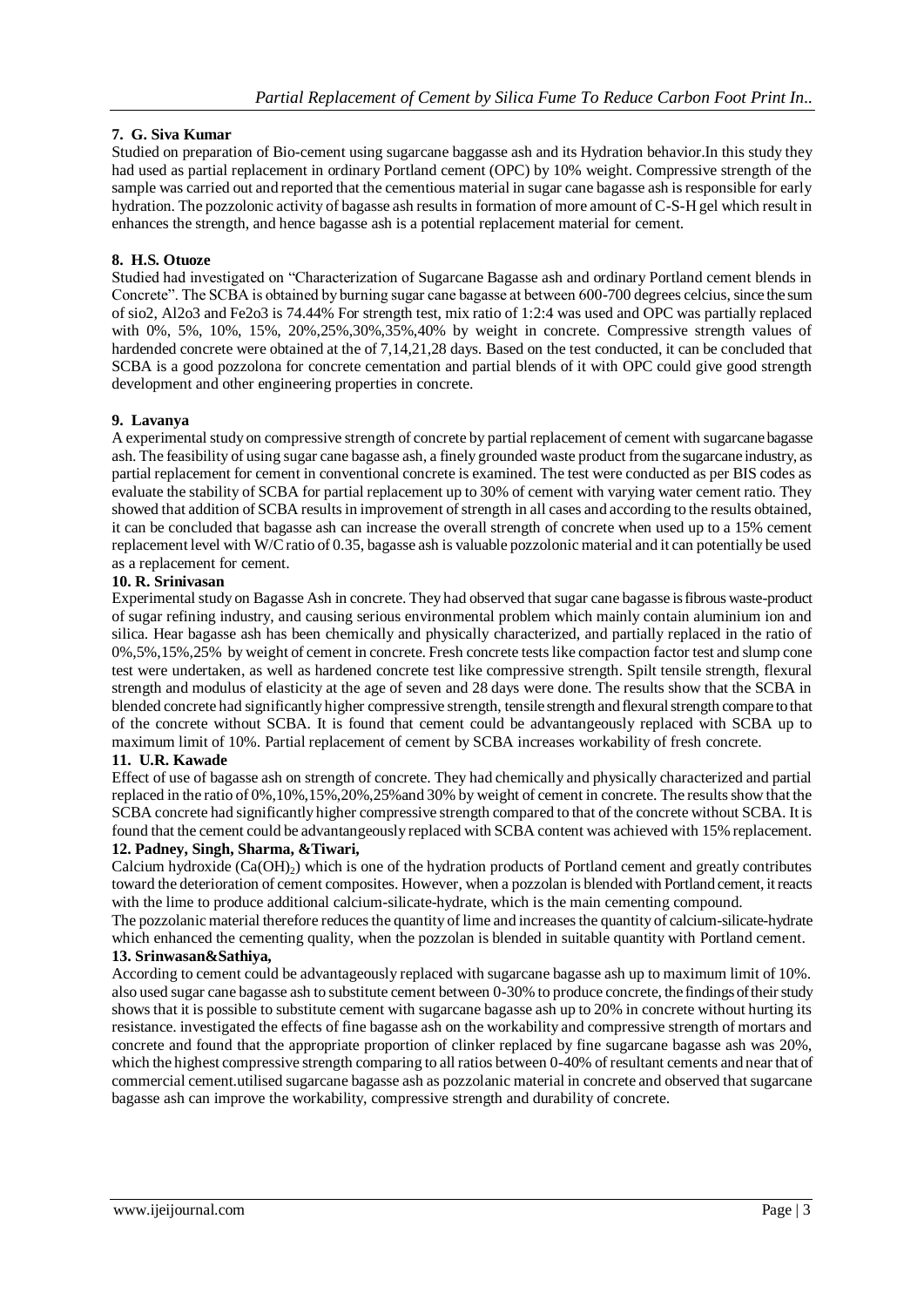# **14. Apiwaranuwat, Kitratporn, Chuangcham andPunmatharith**

looked at the use of sugarcane bagasse ash as a raw material in the production of autoclave light weight concrete and observed that the optimal production conditions for sugarcane bagasse ash containing autoclave light weight concrete were a cement/sand ratio of 65/36, a water/total composition ratio of 0.24, and a curing time of 16 hours.

#### **15. Muthusamy&Kamaruzaman,**

Studied that replacing 10% coarse aggregate with laterite soil can produce laterised concrete exhibiting comparable strength with normal concrete. They also added that replacement of laterite aggregate up to 30% is able to produce laterised concrete exhibiting the targeted strength of 30 MPa.

# **2.3 GAP AREA**

Several studies have experiment in various directions on percentage variation of sugarcane ash on various grades. Any of them not experiment on M35 grade of concrete by partial replacement of sugarcane ash.

Boundary of studies is on stages.

1. Through out of study the grade of concrete is not above on M30 grade of concrete.

2. The effect of sugarcane ash with fly ash on some extent.

# **III. MATERIALS AND METHODOLGY**

The required strength or target strength of concrete can be obtained by careful selection of ingredients, correct grading of ingredients, accurate water measurements and adopting a good workmanship in mixing, transporting, placing, compacting, finishing and curing of concrete in the construction work. When a binding material (cement),fine aggregate (sand),coarse aggregate(such as crushed stone, broken bricks, etc.) and water are mixed together in suitable proportions, they form an easily workable mix known as plastic, wet or green concrete. When this plastic concrete becomes hard like a stones, this is termed as hardened concrete or simply as a concrete The properties of material used for making the concrete mix are determined in laboratory as per relevant codes of practice. Different materials used in present study were cement, coarse aggregates, fine aggregates, water and silica fume. The aim of studying of various properties of materials is used to check the appearance with codal requirements and to enable an engineer to design a concrete mix for a particular strength. The description of various materials which were used in this study is given below: Ordinary Portland cement Although all materials that go into concrete mix are essential, cement is very often the most important because it is usually the delicate link in the chain. The function of cement is first of all to bind the sand and stone together and second to fill up the voids in between sand and stone particles to form a compact mass. It constitutes only about 20 percent of the total volume of concrete mix; it is the active portion of binding medium and is the only scientifically controlled ingredient of concrete. Portland cement referred as (Ordinary Portland Cement) is the most important type of cement and is a fine powder produced by grinding Portland cement clinker. The OPC is classified into three grades, namely 33 Grade, 43 Grade, 53 Grade depending upon the strength of 28 days. It has been possible to upgrade the qualities of cement by using high quality limestone , modern equipments, maitaining better particle size distribution, finer grinding and better packing. Although they are little costlier than low grade cement , they offer 10-20% saving in cement consumption and also they offer many hidden benefits . One of the most important benefits is the faster rate of development of strength.

Aggregate Aggregates constitute the bulk of a concrete mixture and give dimensional stability to concrete. To increase the density of resulting mix, the aggregates are frequently used in two or more sizes. The most important function of the fine aggregate is to assist in producing workability and uniformity in the mixture. The fine aggregate assists the cement paste to hold the coarse aggregate in suspension. This action promotes plasticity in the mixture and prevents the possible segregation of paste and coarse aggregate, particularly when it is necessary to transport the concrete some distance from the mixing plant to placement. The aggregates provide about 75% of the body of the concrete and hence its influence is extremely important. They should therefore meet certain requirements if the concrete is to be workable, strong, durable and economical. The aggregates must be proper shape, clean, hard, strong and well graded. Cement

Cement is considered as the best binding material and is being commonly used as a binding material in the construction of various engineering structures these days. Since it sets quickly and provides sufficient strength to heavy and important structures, it is considered as one of the leading enggineering material of modern times. Product

obtained by burning and crushing in powder form, either stone containing 20 to 40% clay and remaining carbonate of lime or an intimate mixture of well proportioned calcareous and argullaceous materials is called natural cement. Natural cement is not as strong as artificial cement. Natural cement is rarely manufactured and used in India.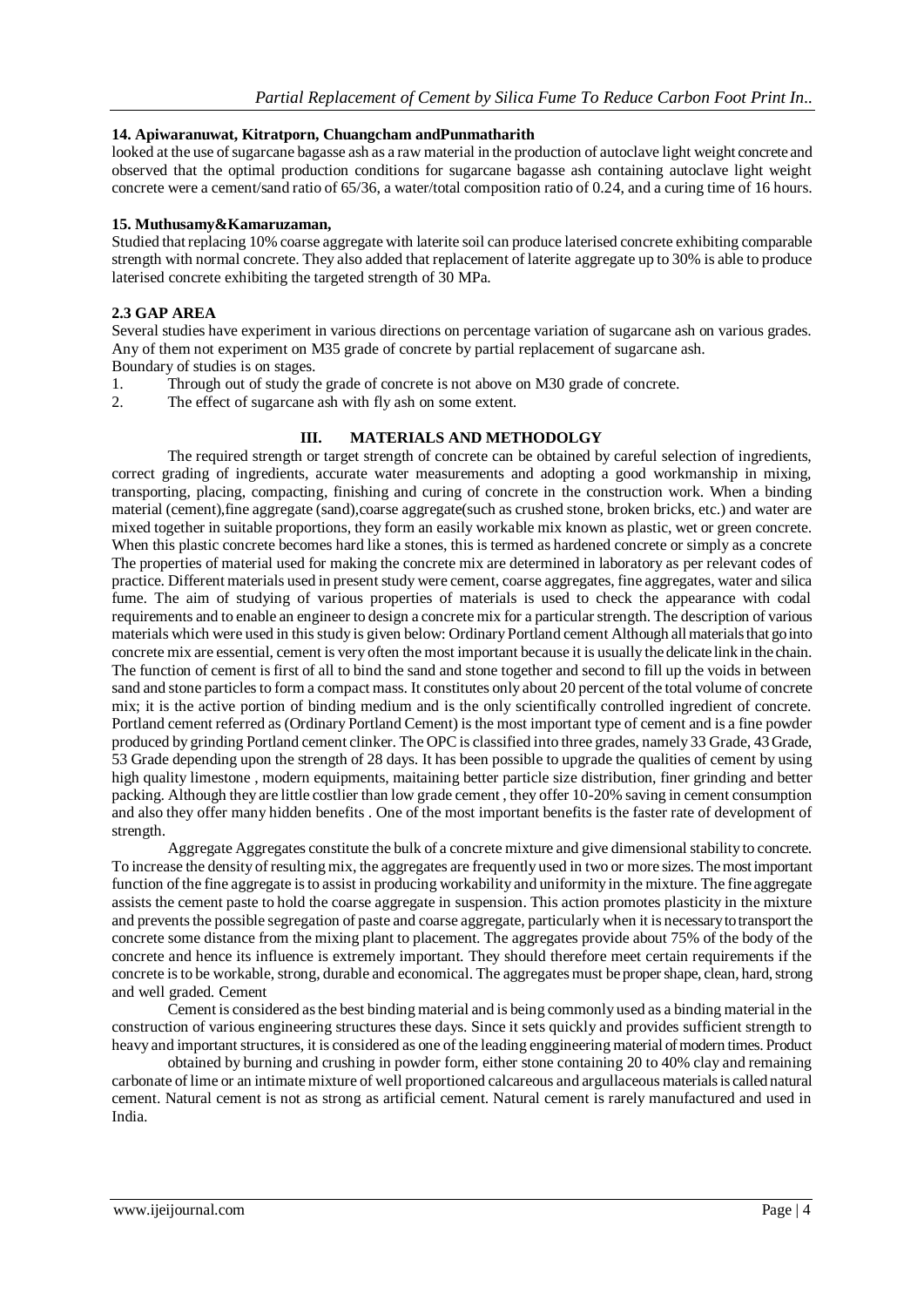# **IV. EXPERIMENTAL INVESTIGAITON**

In the present experimental investigation sugar cane bagasse ash has been used as partial replacement of cement in concrete mixes. On replacing cement with different weight percentage of SCBA the compressive strength is studied at different ages of concrete cured in different environments like normal water and HCL diluted solution. The details of experimental investigations are as follows

# **MIXING**

Mixing of ingredients is done in pan mixer of capacity 40 liters. The cementations materials are thoroughly blended and then the aggregate is added and mixed followed by gradual addition of water and mixing. Wet mixing is done until a mixture of uniform color and consistency are achieved which is then ready for casting. Before casting the specimens, workability of the mixes was found by compaction factor test.

# **Compressive strength test**

The most significant test for determining the engineering quality of bricks is their compressive strength. The test was carried out according to IS 3495(Part 1)-1992. At 3, 7, 14, 28, and 54 days after curing, all prepared brick specimens for series A, B, C, and D blends were tested for compressive strength. Due to a lack of time, the 54 day compressive strength test for series E blends was not conducted. At each test age, a minimum of three samples were tested. This test was carried out utilising an automatic Compression Testing Machine (CTM) with a capacity of 5000kN, and a constant progressive load of 0.6 kN/sec was applied (Figure 5.1). The ratio of ultimate failure load to the area of sample perpendicular to the direction of load application was used to compute compressive strength (MPa).

# **Soundness Test of Brick**

Soundness test on bricks is carried out to determine the nature of bricks when subjected to sudden impact. It is a simple test in which two bricks are taken randomly from the stack of bricks. The bricks are then struck against each other. If it emits clear metallic ringing sound; the brick is of good quality.

# *Shape and Size Test on Brick*

To maintain the uniformity in the construction, the bricks must be of proper shape and uniform size. A good brick must have a proper rectangular shape with sharp edges. For this test, about 20 bricks from the stacked bricks are taken. The samples taken are then stacked along the length, breadth and height and duly compared. If all the bricks are of similar size, then they can be used in construction works.

#### **Efflorescence test**

As water evaporates, efflorescence forms a fine, white, powdery layer of water-soluble salts on the surface of bricks. This test was carried out according to the IS 3495 (Part 3):1992 requirements. One end of the specimen was immersed in water for this test. 2.5 cm is the depth of immersion in water. The specimen was then placed in a warm (20-30°C) and well-ventilated room until it absorbed all of the water and the excess water evaporated. The arrangement was covered with glass to prevent excessive evaporation

#### **V. RESULTS AND CONCLUSION**

This chapter deals with the presentation of results obtained from various tests conducted on concrete specimens cast with and without silica fume is shown here. The main objective of the research program was to understand the strength and durability aspects of concrete obtained using silica fume as partial replacement for cement. In order to achieve the objectives of present study, an experimental program was planned to investigate the effect of silica fume on compressive strength and split tensile strength concrete. The experimental program consists of casting, curing and testing of controlled and silica fume concrete specimen at different ages.

#### **Water absorption test**

The fundamental aspect impacting the durability of bricks is water absorption. The less water that gets into the brick, the more durable it is, and the more natural environment resistance it will have. As a result, the internal structure of brick should be solid enough to prevent water entry. The bulk density of brick is defined as the weight of the brick divided by its volume. IS 3495 (Part 2):1992, often known as the 24-hour immersion cold water test, was used to conduct the water absorption test. This test was carried out by placing the specimen in a laboratory oven for 24 hours at a temperature of 100 5°C until it reached a basically constant mass. At a temperature of 27 2°C, the specimen from the oven was immersed in water for 24 hours.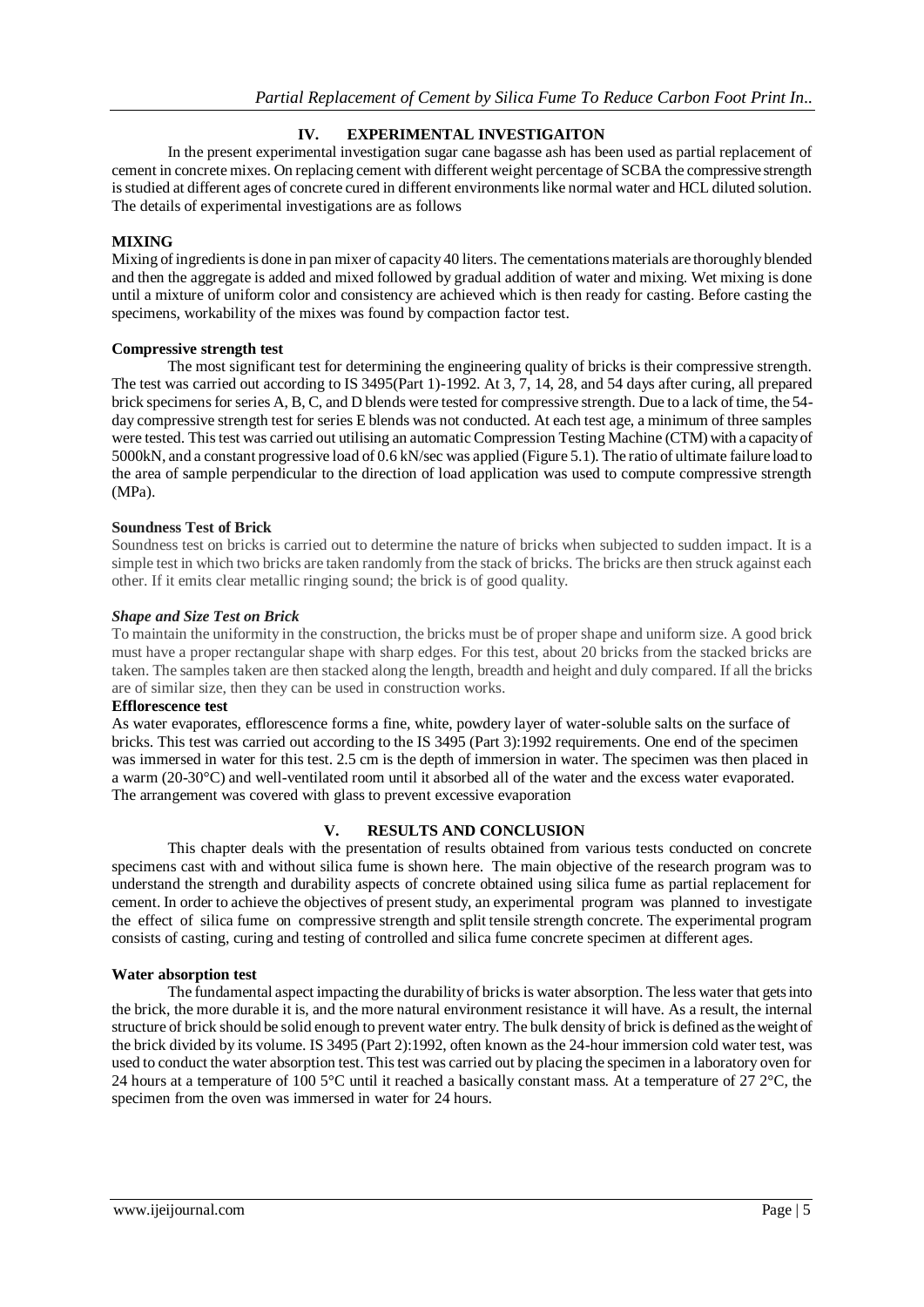| Mix ID        | Water absorption (%) |
|---------------|----------------------|
| $PA-0\%$ (BM) | 15.4%                |
| PA-12.5%      | 16.1%                |
| PA-25%        | 18.2%                |
| PA-37.5%      | 19.1%                |
| PA-50% (RM)   | 19.8%                |
|               |                      |

#### **Compressive strength test**

For all ages, compressive strength falls as the fraction of stone dust replaced with pond ash increases. The total replacement of stone dust from the foundation mix (fly ash-stone dust-lime-gypsum) leads in a 50% drop in compressive strength at the age of 56 days, as illustrated in Figure 5.3, with the goal of using pond ash instead of stone dust. It's similar to pond ash in that it's permeable and finer than stone dust. Furthermore, stone dust is a powerful material that serves as aggregates in the brick system and might cause voids if replaced alone. It could also be explained by the fact that the system's initial porosity grew from 3.29 percent to 14.26 percent. It's worth noting that the compressive strength has increased significantly from 28 to 56 days.

#### **Efflorescence test**

The efflorescence results were really satisfying and encouraging. For series A, B, C, and E, the bricks created in this investigation showed no efflorescence. Because the white or grey deposits were less than 10%, slight efflorescence was noticed in series D brick specimens.

#### **Summary**

The study looked into ways to use various hazardous and non-hazardous industrial wastes in the production of non-structural, unfired bricks in a safe and profitable way. Paper sludge, pond ash, and other novel raw materials were offered to the brick business. a method for examining/selecting or formulating an effective feed mixture incorporating a new solid-waste material for making unfired bricks using coal cinder and marble dust for brick manufacturingInitially, physical and chemical parameters such as specific gravity, loss on ignition, and water absorption were used to classify all of the collected industrial waste. Blaine's air permeability equipment was used to determine the specific surface area. Following successful characterisation, the proportions of several mixes for casting specimens were determined.

#### **5.1 GENERAL**

The result of experimental practices and analysis are presented in this chapter section 5.2 provides the result of compressive strength of M35 grade of concrete after partial replacement of cement with SCRB at various percentage and about effect of HCL on compressive strength.

#### **5.2 CONCLUDING REMARKS**

The experimental test conducted on the cube  $(150\times150\times150$  mm), results are obtained as following.

- 1. Compressive strength of concrete cube with 0% SCBA for 7 days has been obtained as 35 MPa.
- 2. Compressive strength of concrete cube with 0% SCBA for 14 days has been obtained as 44MPa.
- 3. Compressive strength of concrete cube with 0% SCBA for 28 days has been obtained as 52.39MPa.
- 4. Compressive strength of concrete cube with 5% SCBA for 7 days has been obtained as 38MPa.
- 5. Compressive strength of concrete cube with 5% SCBA for 14 days has been obtained as 47.6MPa.
- 6. Compressive strength of concrete cube with 5% SCBA for 28 days has been obtained as 48.6MPa.
- 7. Compressive strength of concrete cube with 10% SCBA for 7 days has been obtained as 38.5MPa.
- 8. Compressive strength of concrete cube with 10% SCBA for 14 days has been obtained as 52.4MPa.
- 9. Compressive strength of concrete cube with 10% SCBA for 28 days has been obtained as 54.5MPa.
- 10. Compressive strength of concrete cube with 15% SCBA for 7 days has been obtained as 36.5MPa.
- 11. Compressive strength of concrete cube with 15% SCBA for 14 days has been obtained as 47.6MPa.
- 12. Compressive strength of concrete cube with 15% SCBA for 28 days has been obtained as 51.65MPa.
- 13. Compressive strength of concrete cube with20% SCBA for 7 days has been obtained as 32.64MPa.
- 14. Compressive strength of concrete cube with 20% SCBA for 14 days has been obtained as 43.82MPa.
- 15. Compressive strength of concrete cube with 20% SCBA for 28 days has been obtained as 46.5MPa.
- 16. Compressive strength of concrete cube with 25% SCBA for 7 days has been obtained as 33.85MPa.
- 17. Compressive strength of concrete cube with 25% SCBA for 14 days has been obtained as 44.65MPa.
- 18. Compressive strength of concrete cube with 25% SCBA for 28 days has been obtained as 41.3MPa.